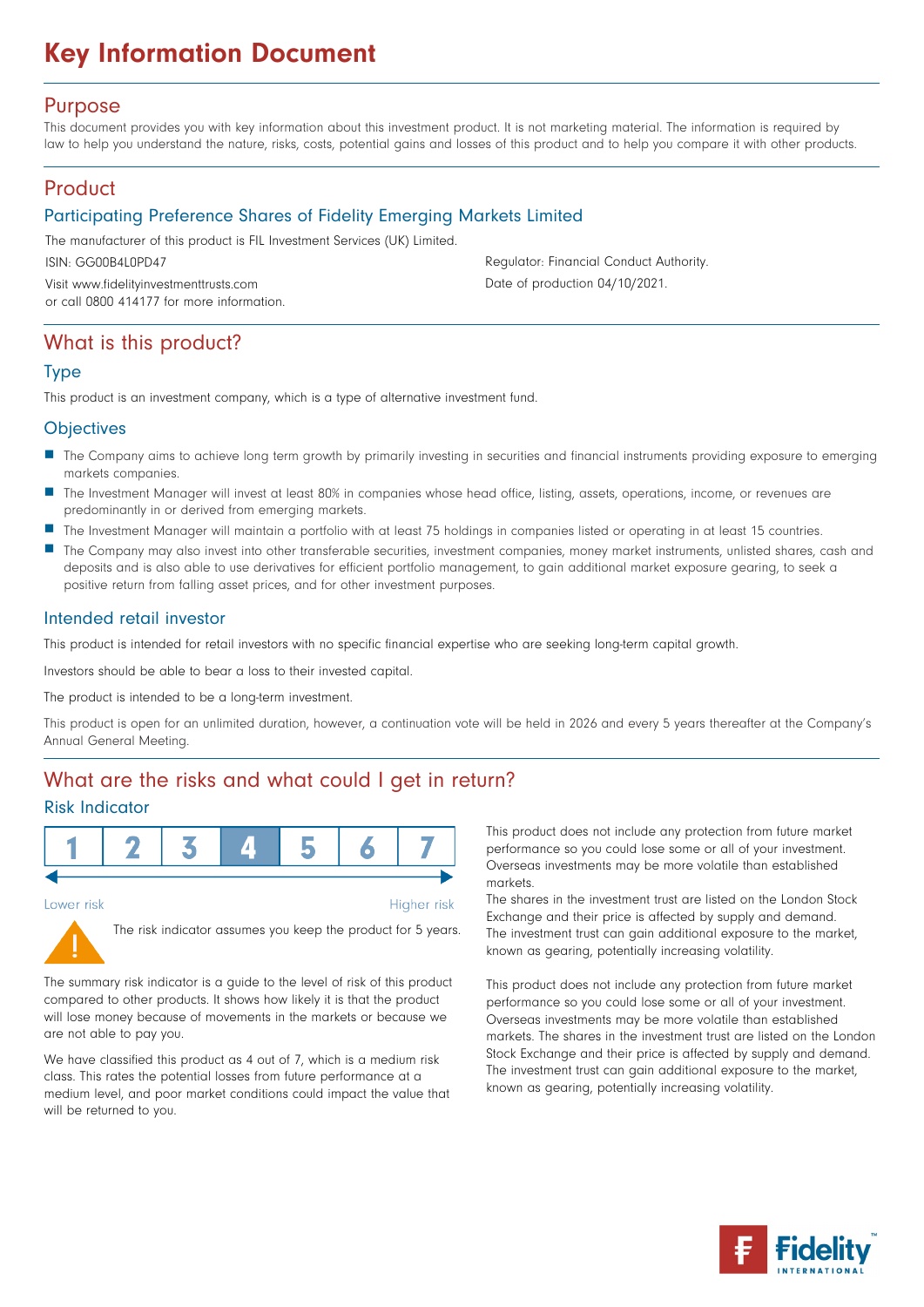# Performance Scenarios

Market developments in the future cannot be accurately predicted. The scenarios shown are only an indication of some of the possible outcomes based on recent returns. Actual returns could be lower.

| Investment: \$10,000                                     |                                     | 1 year      | 3 years     | 5 years<br>(Recommended<br>Holding Period) |
|----------------------------------------------------------|-------------------------------------|-------------|-------------|--------------------------------------------|
| Scenarios                                                | Data<br>Data<br>Data                |             | Data        |                                            |
| <b>Stress scenario</b>                                   | What you might get back after costs | \$2,465.04  | \$5,864.36  | \$4,944.68                                 |
|                                                          | Average return each year            | $-75.3%$    | $-16.3\%$   | $-13.1%$                                   |
| Unfavourable scenario                                    | What you might get back after costs | \$8,795.25  | \$8,698.98  | \$8,990.76                                 |
|                                                          | Average return each year            | $-12.0%$    | $-4.5%$     | $-2.1%$                                    |
| Moderate scenario<br>What you might get back after costs |                                     | \$10,694.04 | \$12,179.12 | \$13,870.43                                |
|                                                          | Average return each year            | 6.9%        | 6.8%        | 6.8%                                       |
| <b>Favourable scenario</b>                               | What you might get back after costs | \$12,914.11 | \$16,935.27 | \$21,252.62                                |
|                                                          | Average return each year            | 29.1%       | 19.2%       | 16.3%                                      |

This table shows the money you could get back over the next five years, under different scenarios, assuming that you invest \$10,000.

The scenarios shown illustrate how your investment could perform. You can compare them with the scenarios of other products.

The scenarios presented are an estimate of future performance based on evidence from the past, and are not an exact indicator. What you get will vary depending on how the market performs and how long you keep the investment/product.

The stress scenario shows what you might get back in extreme market circumstances, and it does not take into account the situation where we are not able to pay you.

The figures shown include all the costs of the product itself, but may not include all the costs that you pay to your advisor or distributor. The figures do not take into account your personal tax situation, which may also affect how much you get back.

# What happens if FIL Investment Services (UK) Limited is unable to pay out?

Shares of the Company are traded on the stock market. FIL Investment Services (UK) Limited, as the manager of the Company, is not involved in this process and therefore its position should not impact the settlement of a payment for the sale of shares. Shares in an investment trust company are not covered directly by the Financial Services Compensation Scheme.

# What are the costs?

The Reduction in Yield (RIY) shows what impact the total costs you pay will have on the investment return you might get. The total costs take into account one-off, ongoing and incidental costs.

The amounts shown here are the cumulative costs of the product itself, for three different holding periods. They include potential early exit penalties. The figures assume you invest \$10,000. The figures are estimates and may change in the future.

#### Costs over time

The person selling you or advising you about this product may charge you other costs. If so, this person will provide you with information about these costs, and show you the impact that all costs will have on your investment over time.

| Investment: $£10,000$           | If you cash in after 1 year | If you cash in after 3 years | If you cash in after 5 years |
|---------------------------------|-----------------------------|------------------------------|------------------------------|
| <b>Total costs</b>              | £117                        | £404.70                      | £776.87                      |
| Impact on return (RIY) per year | 1.17%                       | 1.17%                        | 1.17%                        |